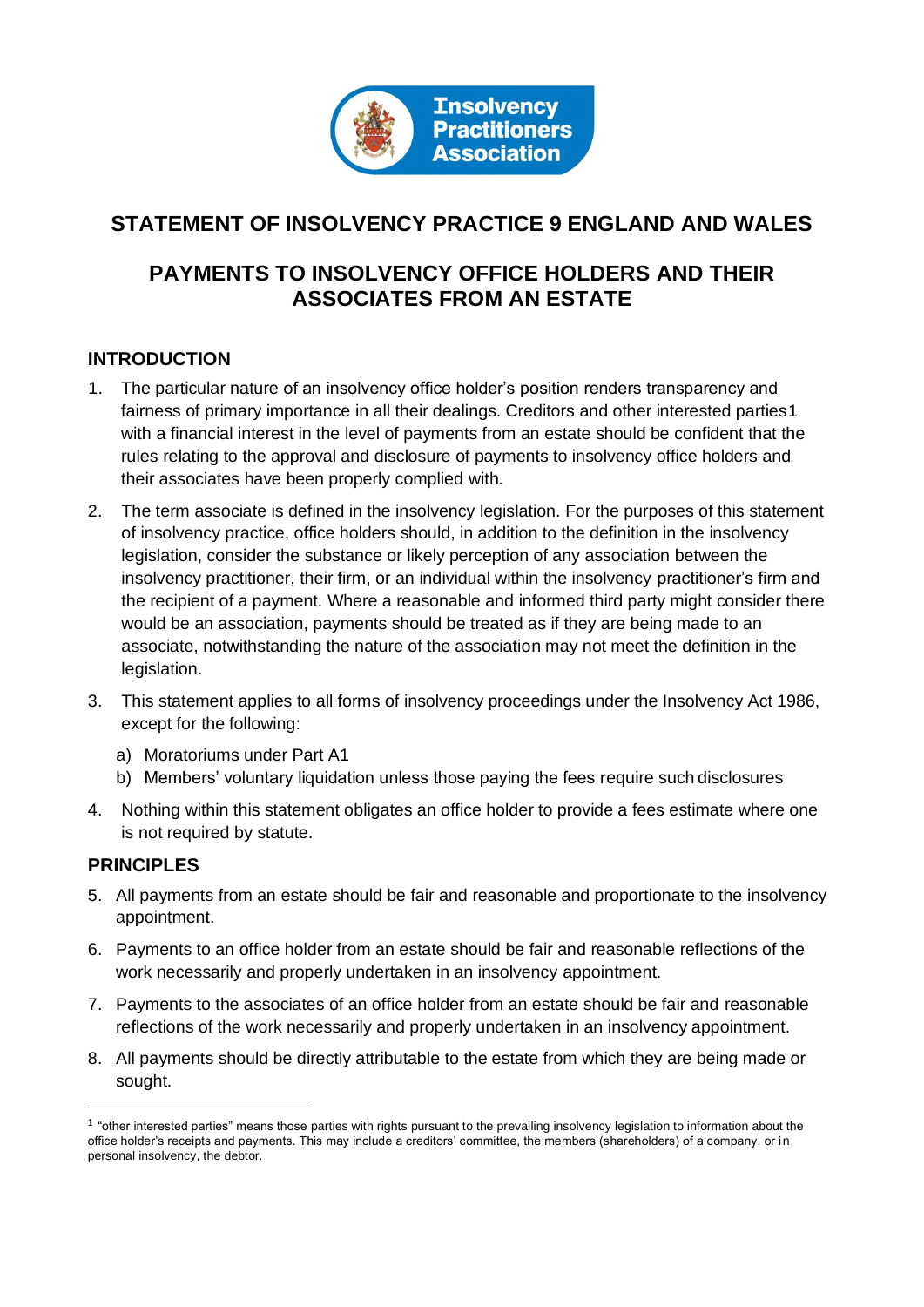- 9. Payments that could reasonably be perceived as presenting a threat to the office holder's objectivity or independence by virtue of a professional or personal relationship, including to an associate, should not be made from the estate unless disclosed and approved in the same manner as an office holder's remuneration or category 2 expenses.
- 10. Payments should not be approved by any party with whom the office holder has a professional or personal relationship which gives rise to a conflict of interest.
- 11. Those responsible for approving payments from an estate to an office holder or their associates should be provided with sufficient information to enable them to make an informed judgement about the reasonableness of the office holder's requests.
- 12. Disclosures by an office holder should be of assistance to creditors and other interested partie[s1](#page-0-0) in understanding what was done, why it was done, and how much it cost.
- 13. Information provided by an office holder should be presented in a manner which is transparent, consistent throughout the life of the appointment and useful to creditors and other interested partie[s1,](#page-0-0) whilst being proportionate to the circumstances of the appointment.

# **KEY COMPLIANCE STANDARDS**

# **Provisions of general application**

- 14. An office holder should disclose:
	- a) all payments, arising from an insolvency appointment to the office holder or their associates;
	- b) the form and nature of any professional or personal relationships between the office holder and their associates.
- 15. An office holder [s](#page-0-0)hould inform creditors and other interested parties<sup>1</sup> of their rights under insolvency legislation. Creditors should be advised how they may access suitable information setting out their rights within the first communication with them and in each subsequent report. An insolvency practitioner is not precluded from providing information, including a fees estimate, within pre-appointment communications (such as when assisting directors in commencing an insolvency process).
- 16. Where an office holder sub-contracts work that could otherwise be carried out by the office holder or their staff, this should be drawn to the attention of creditors and other interested partie[s](#page-0-0)<sup>1</sup> with an explanation of why it is being done, what is being done, and how much it will cost.
- [1](#page-0-0)7. The key issues of concern to creditors and other interested parties<sup>1</sup> will commonly be:
	- a) the work the office holder anticipates will be done and why that work is necessary;
	- b) the anticipated payment for that work;
	- c) whether it is anticipated that the work will provide a financial benefit to creditors, and if so what anticipated benefit (or if the work provides no direct financial benefit, but is required by statute);
	- d) the work actually done and why that work was necessary;
	- e) the actual payment for the work, as against any estimate provided;
	- f) whether the work has provided a financial benefit to creditors, and if so what benefit (or if the work provided no direct financial benefit, but was required by statute).
- 18. When providing information about payments from an estate the office holder should do so in a way which clearly explains the key issues. Narrative explanations should be provided to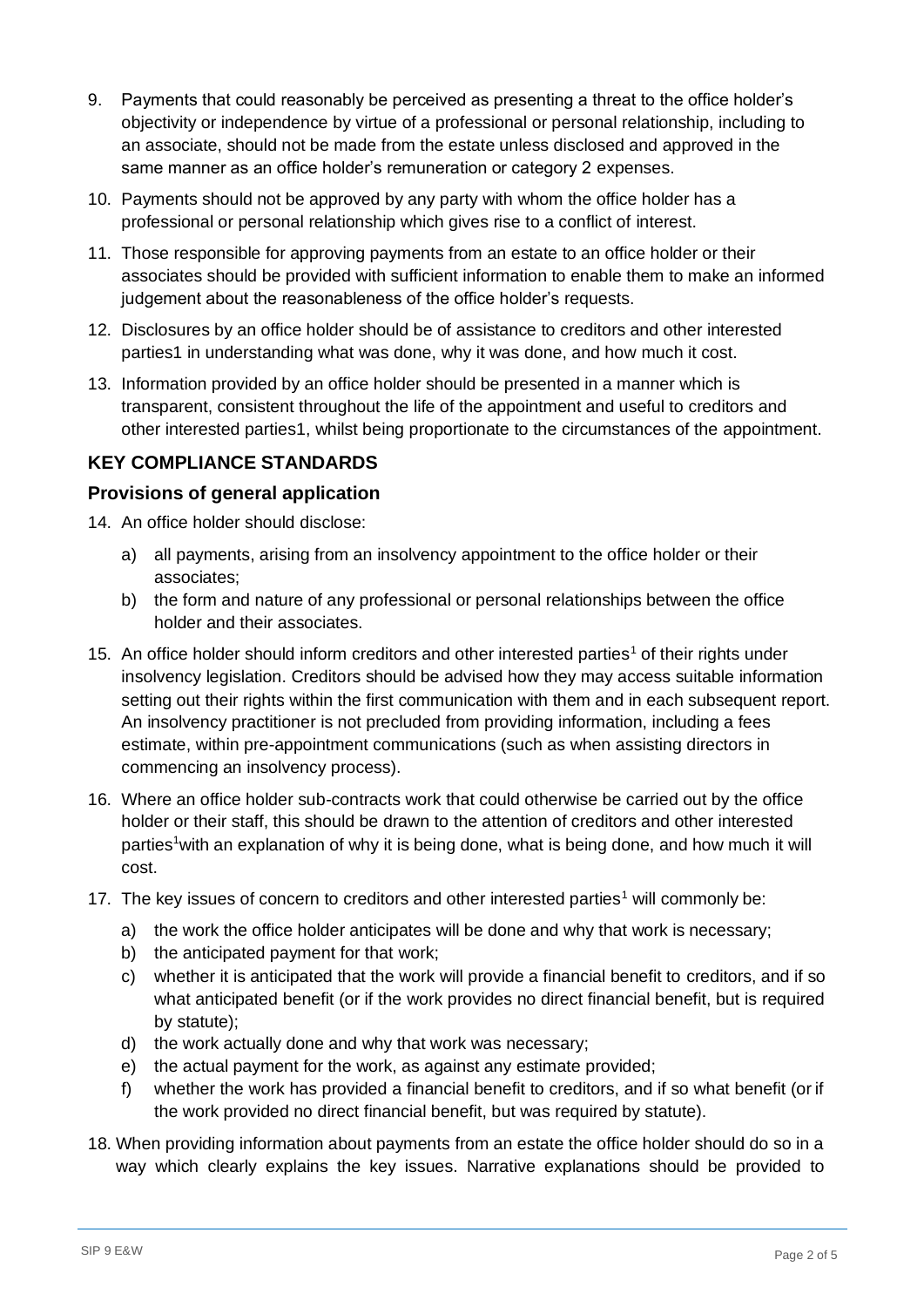support any numerical information supplied. Such an approach allows creditors and other interested parties<sup>[1](#page-0-0)</sup> to better recognise the nature of an office holder's role and the work they intend to undertake, or have undertaken, in accordance with the key issues.

19. The following are not permissible as either remuneration or an expense:

- a) an expense or any other charge calculated as a percentage of remuneration;
- b) an administration fee or charge additional to an office holder's remuneration;
- c) the recovery of any overheads other than those absorbed in the charge out rates.

## **Provisions of specific application**

#### **Basis of remuneration**

- 20. The office holder should provide an indication of the likely return to creditors when seeking approval for the basis of their remuneration.
- 21. When approval for a set fee or a percentage basis is sought, the office holder should explain why the basis requested is expected to produce a fair and reasonable reflection of the work that the office holder anticipates will be undertaken. Where a set amount or a percentage basis is being used, an explanation should be provided of the direct costs included. The office holder should not seek to separately recover sums already included in a set amount or percentage basis fee and should be transparent in presenting any information.
- 22. Where remuneration is sought on more than one basis, it should be clearly stated to which part of the office holder's activities each basis relates.
- 23. When providing a fees estimate the office holder should supply that information in sufficient time for creditors (including when acting through a committee) to be able to make an informed judgement about the reasonableness of the office holder's requests. Fees estimates should be based on all of the information available to the office holder at the time that the estimate is provided.
- 24. When providing a fees estimate of time to be spent, creditors and other interested parties<sup>[1](#page-0-0)</sup> may find a blended rate<sup>2</sup> (or rates) and total hours anticipated to be spent on each part of the anticipated work more easily understandable and comparable than detail covering each grade or person working on the appointment. The estimate should also clearly describe what activities are anticipated to be conducted in respect of the estimated fee. When subsequently reporting to creditors, the actual hours and average rate (or rates) of the costs charged for each part should be provided for comparison purposes.
- 25. The information provided in the fees estimate may not be presented on the basis of alternative scenarios and/or provide a range of estimated charges. However for other payments that an office holder anticipates will, or are likely to be, made, it is acceptable to provide a range, or repeat a range quoted by a third party, for example legal costs in litigation in any expense estimates.
- 26. To provide creditor[s](#page-0-0) and other interested parties<sup>1</sup> with sufficient information to make an informed judgement, office holders should divide the narrative explanations and any fees estimate provided, into areas such as:
	- a) administration (including statutory reporting)
	- b) realisation of assets

 $2$  "A blended rate" is calculated as the prospective average cost per hour for the appointment (or category of work in the appointment), based upon the estimated time to be expended by each grade of staff at their specific charge outrate.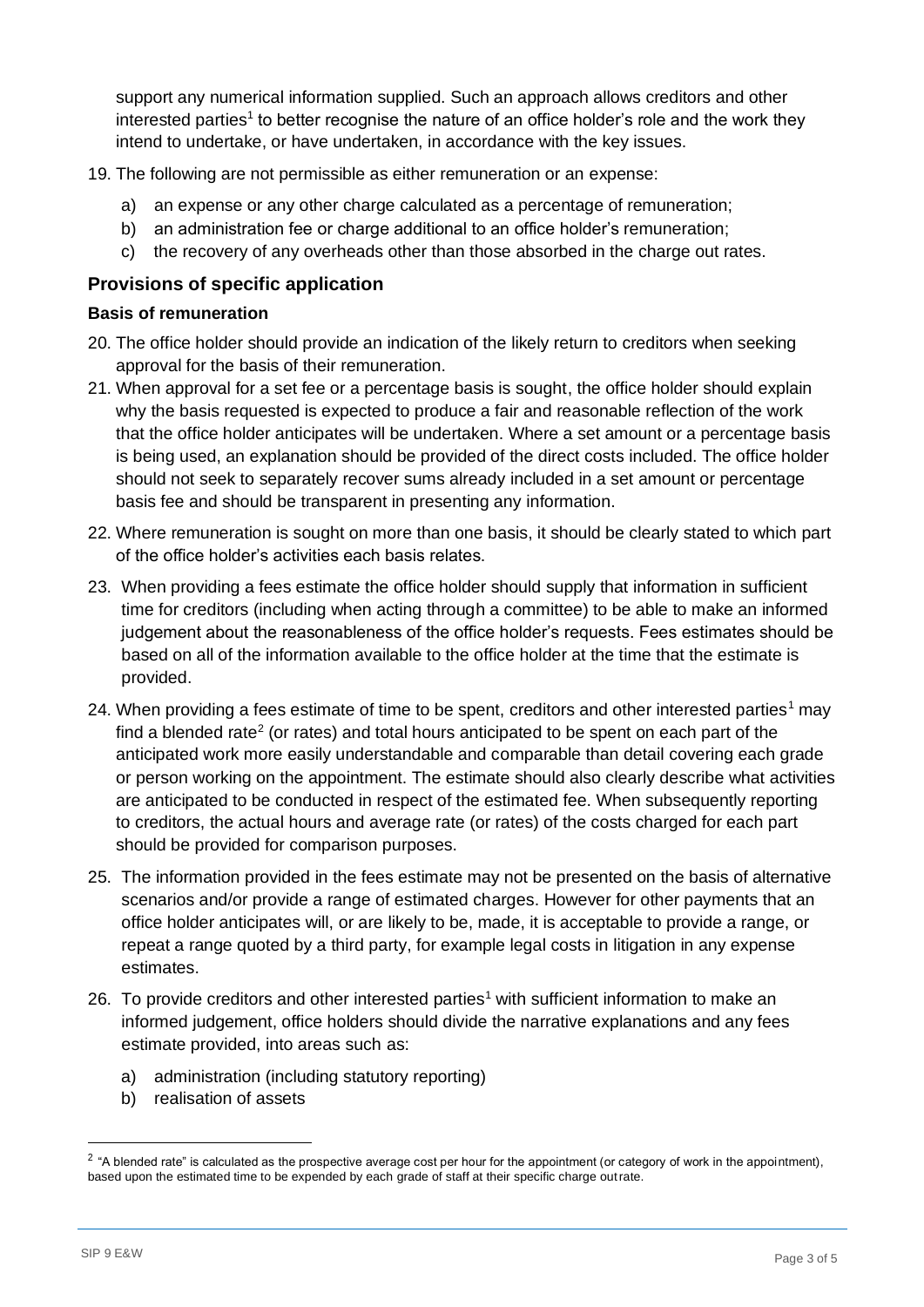- c) creditors (claims and distribution)
- d) investigations
- e) trading (where applicable)
- f) appointment specific matters (where applicable).
- 27. These are examples of common activities and not an exhaustive list. Alternative or further subdivisions may be appropriate, depending on the nature and complexity of the appointment and the bases of remuneration sought and/or approved. It is unlikely that the same divisions will be appropriate in all appointments and an office holder should consider what divisions are likely to be appropriate and proportionate in the circumstances of each appointment.
- 28. This statement does not mandate any particular fee basis. An insolvency practitioner's business model may influence the fee basis they choose. However, whatever the business model, the insolvency practitioner's commercial approach cannot override the principle that any work done for which payment is sought must be necessarily and properly undertaken in the context of an insolvency appointment.

### **Expenses**

- 29. Expenses are any payments from the estate which are neither an office holder's remuneration nor a distribution to a creditor or a member. Expenses also includes disbursements. Disbursements are payments which are first met by the office holder, and then reimbursed to the office holder from the estate.
- 30. Expenses are divided into those that do not need approval before they are charged to the estate (category 1) and those that do (category 2).
	- Category 1 expenses: These are payments to persons providing the service to which the expense relates who are not an associate of the office holder. Category 1 expenses can be paid without prior approval.
	- Category 2 expenses: These are payments to associates or which have an element of shared costs. Before being paid, category 2 expenses require approval in the same manner as an office holder's remuneration. Category 2 expenses require approval whether paid directly from the estate or as a disbursement.
- 31. When seeking approval of category 2 expenses, an office holder should explain for each expense the basis on which the expense is being charged to the estate.
- 32. Any shared or allocated payments incurred by the office holder or their firm are to be treated as category 2 expenses and approval sought before payment. This is irrespective of whether the payment is being made to an associate, because the office holder will be deciding how the expenses are being shared or allocated between insolvency appointments. Requiring approval of these payments enables those who are approving the expenses to confirm that the approach being taken by the office holder is reasonable.
- 33. If an office holder has obtained approval for the basis of category 2 expenses, that basis may continue to be used in a sequential appointment where further approval of the basis of remuneration is not required, or where the office holder is replaced.

#### **Reports to creditors and other interested parties**

34. Any disclosure by an office holder of payments should be of assistance to those who have a financial interest in the level of payments from an estate in understanding what was done, why it was done, and how much it costs.